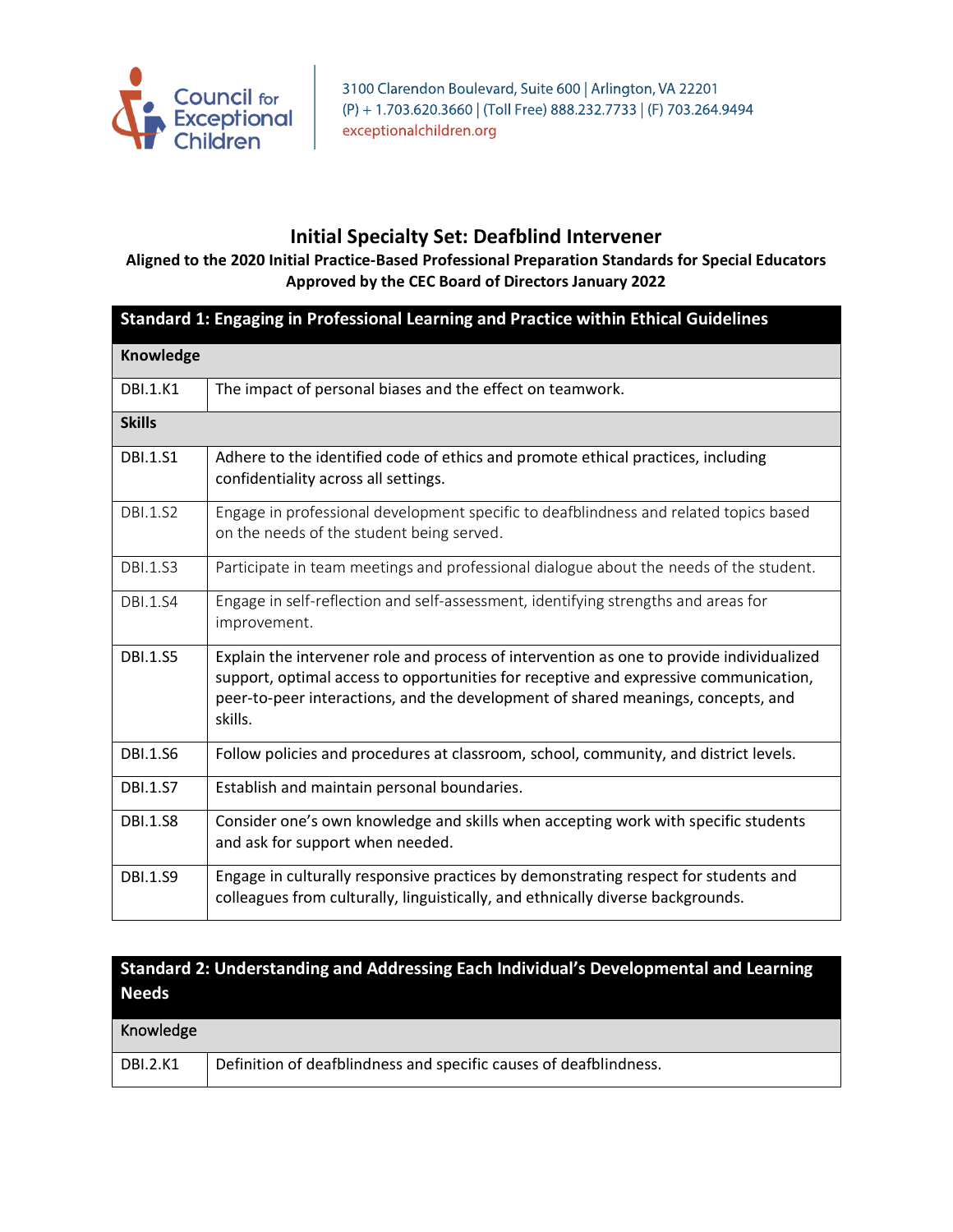| <b>DBI.2.K2</b>  | Anatomy and function of the eyes and ears.                                                                                                                                                            |
|------------------|-------------------------------------------------------------------------------------------------------------------------------------------------------------------------------------------------------|
| <b>DBI.2.K3</b>  | Types and degrees of vision and hearing loss.                                                                                                                                                         |
| <b>DBI.2.K4</b>  | Audiological and ophthalmological conditions and functioning of the individual.                                                                                                                       |
| <b>DBI.2.K5</b>  | Development of the brain and implications of brain-based vision and hearing loss.                                                                                                                     |
| <b>DBI.2.K6</b>  | Differences between concept development and skill development, and the effect of<br>deafblindness on each.                                                                                            |
| <b>DBI.2.K7</b>  | Impact of deafblindness on communication development, including communicative<br>intent/function and the progression from pre-emergent/pre-symbolic communication to<br>symbolic/proficient language. |
| <b>DBI.2.K8</b>  | Forms of expressive and receptive communication used by individuals who are<br>deafblind.                                                                                                             |
| <b>DBI.2.K9</b>  | Effect of deafblindness on psychological development including self-identity, autonomy,<br>and independence throughout the lifespan.                                                                  |
| <b>DBI.2.K10</b> | Effect of deafblindness related to isolation, stress, vulnerability including aspects of<br>sexuality.                                                                                                |
| <b>DBI.2.K11</b> | Effect of additional disabilities on individuals with deafblindness.                                                                                                                                  |
| <b>DBI.2.K12</b> | Individual's preferences, dislikes, strengths, and needs, taking into consideration access<br>and experiential limitations.                                                                           |
| <b>Skills</b>    |                                                                                                                                                                                                       |
| <b>DBI.2.S1</b>  | Use and maintain amplification, cochlear implants, and assistive listening devices as<br>directed.                                                                                                    |
| <b>DBI.2.S2</b>  | Use and maintain glasses, low vision devices, and prostheses as directed.                                                                                                                             |
| <b>DBI.2.S3</b>  | Maximize the use of residual vision, hearing, and touch across multiple environments.                                                                                                                 |
| <b>DBI.2.S4</b>  | Implement tactile strategies based on student needs to support inclusion, learning, and<br>interaction.                                                                                               |
| <b>DBI.2.S5</b>  | Encourage and support the individual's use of their senses to supplement learning,<br>including gustatory, olfactory, proprioceptive, and vestibular.                                                 |
| <b>DBI.2.S6</b>  | Utilize strategies that support the development of body awareness, spatial<br>relationships, and related concepts.                                                                                    |
| <b>DBI.2.S7</b>  | Make adaptations consistent with the cognitive, physical, and medical needs of the<br>individual as directed.                                                                                         |

## **Standard 3: Demonstrating Subject Matter Content and Specialized Curricular Knowledge**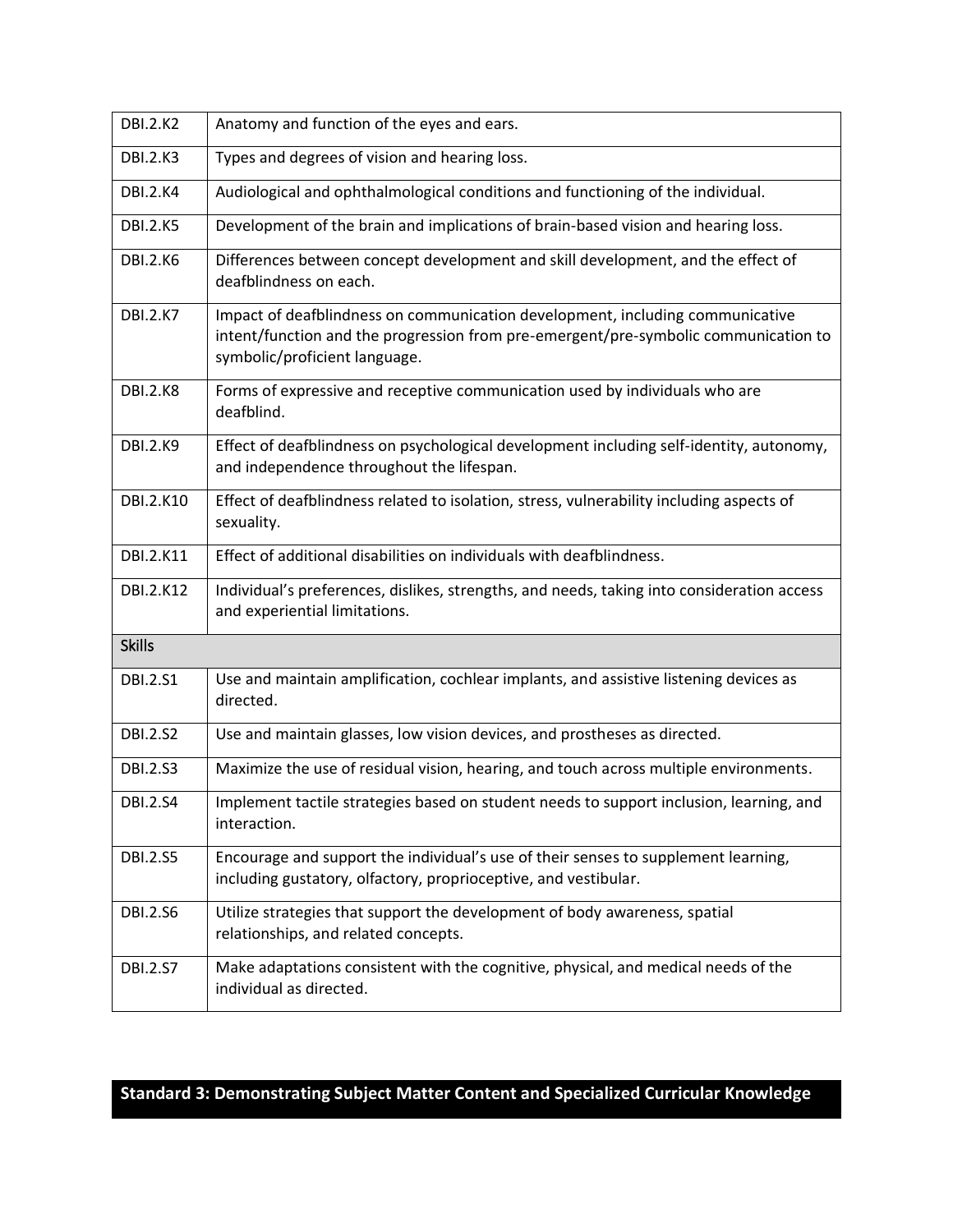| Knowledge       |                                                                                                                                                                                                                                         |
|-----------------|-----------------------------------------------------------------------------------------------------------------------------------------------------------------------------------------------------------------------------------------|
| <b>DBI.3.K1</b> | Instructional and assistive technologies specific to deafblindness and individual<br>students' needs.                                                                                                                                   |
| <b>Skills</b>   |                                                                                                                                                                                                                                         |
| <b>DBI.3.S1</b> | Adapt and provide access to general education and deafblind specific curricula for<br>instruction of academics, related arts subjects, physical education, and the expanded<br>core curriculum under teacher direction and supervision. |
| <b>DBI.3.S2</b> | Facilitate the use of calendar systems and other tools for transition and communication<br>across educational environments.                                                                                                             |
| <b>DBI.3.S3</b> | Use student preferences to adapt curricular content as directed                                                                                                                                                                         |
| <b>DBI.3.S4</b> | Provide opportunities for the student to generalize and maintain knowledge and skills<br>across environments.                                                                                                                           |
| <b>DBI.3.S5</b> | Create and implement the use of adapted books and other learning materials as<br>directed.                                                                                                                                              |
| <b>DBI.3.S6</b> | Provide positive reinforcement and feedback to the student to increase engagement<br>and progress across curricular content.                                                                                                            |
| <b>DBI.3.S7</b> | Use of specific adaptive equipment as directed by related-service specialists.                                                                                                                                                          |
| <b>DBI.3.58</b> | Promote the use of sighted guide, trailing, and protective techniques and reinforce<br>travel strategies and the use of mobility devices as directed by the O&M Specialist.                                                             |

### **Standard 4: Using Assessment to Understand the Learner and the Learning Environment for Data-Based Decision Making**

| Knowledge       |                                                                                                  |
|-----------------|--------------------------------------------------------------------------------------------------|
|                 | None in addition to the Initial Common Specialty Items (ICSI)                                    |
| <b>Skills</b>   |                                                                                                  |
| <b>DBI.4.S1</b> | Collect data and monitor progress as directed.                                                   |
| <b>DBI.4.S2</b> | Provide input, observations, and support to the assessment team before and<br>during assessment. |

| <b>Standard 5: Supporting Learning Using Effective Instruction</b> |                                                                                                            |
|--------------------------------------------------------------------|------------------------------------------------------------------------------------------------------------|
| Knowledge                                                          |                                                                                                            |
| <b>DBI.5.K1</b>                                                    | Principles of least-intrusive instructional support and interaction for individuals with<br>deafblindness. |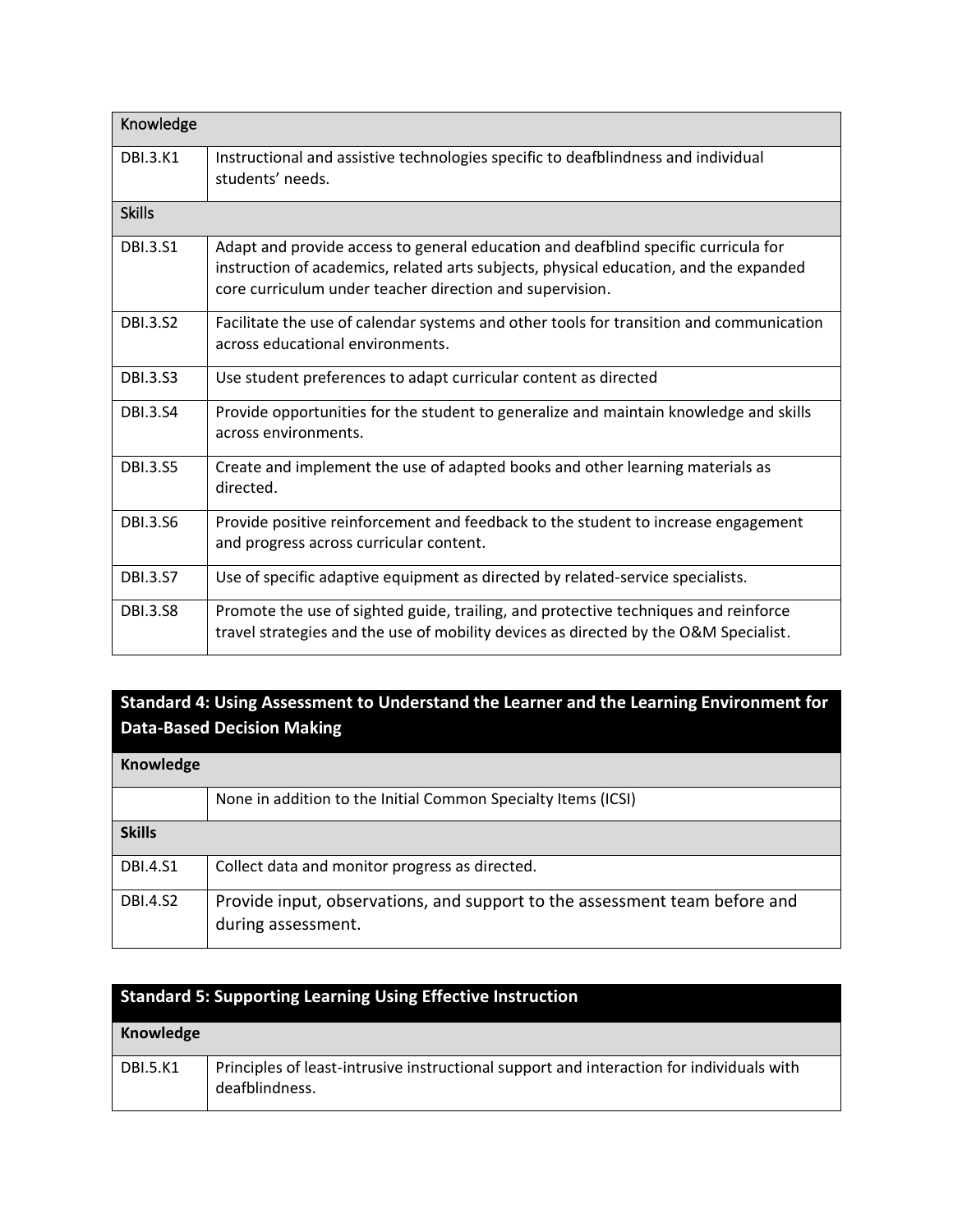| <b>Skills</b>    |                                                                                                                                                                                                                 |
|------------------|-----------------------------------------------------------------------------------------------------------------------------------------------------------------------------------------------------------------|
| <b>DBI.5.S1</b>  | Provide consistent opportunities for students to respond and express themselves<br>before, during and after learning activities using preferred communication modality.                                         |
| <b>DBI.5.S2</b>  | Apply child-guided instructional approaches.                                                                                                                                                                    |
| <b>DBI.5.S3</b>  | Provide 1:1 intervention varying the level and intensity of input to<br>reinforce and support student engagement, self-regulation, and<br>learning.                                                             |
| <b>DBI.5.S4</b>  | Reinforce concepts that are typically learned incidentally that are necessary to engage<br>fully in instruction.                                                                                                |
| <b>DBI.5.S5</b>  | Use routines and functional activities as learning opportunities.                                                                                                                                               |
| <b>DBI.5.S6</b>  | Use supportive touch to facilitate memory and enhance learning.                                                                                                                                                 |
| <b>DBI.5.S7</b>  | Provide environmental information across all settings.                                                                                                                                                          |
| <b>DBI.5.S8</b>  | Assist the individual with deafblindness to organize sensory information and orient to<br>space and objects across all settings.                                                                                |
| <b>DBI.5.S9</b>  | Implement routines to support students' anticipation, motivation, communication, and<br>security.                                                                                                               |
| DBI.5.S10        | Utilize positioning, environmental modifications, and identified assistive technologies to<br>increase student engagement, and opportunities to respond.                                                        |
| DBI.5.S11        | Use strategies to promote turn-taking.                                                                                                                                                                          |
| DBI.5.S12        | Make adaptations and offer supports for tactile skill development.                                                                                                                                              |
| DBI.5.S13        | Use strategies to elicit, enhance, and expand receptive and expressive communication in<br>all contexts and activities.                                                                                         |
| DBI.5.S14        | Implement recommended augmentative and alternative communication systems.                                                                                                                                       |
| <b>DBI.5.S15</b> | Promote opportunities for communication with a variety of peers and staff.                                                                                                                                      |
| DBI.5.S16        | Implement modifications and accommodations as specified on an IEP/IFSP.                                                                                                                                         |
| DBI.5.S17        | Implement strategies that support IEP transition goals to adult roles, including<br>employment, higher education, and community participation based on the student's<br>interests with the support of the team. |
| DBI.5.S18        | Facilitate language and literacy development as directed by certified professionals.                                                                                                                            |

|  |  |  | <b>Standard 6: Supporting Social, Emotional, and Behavioral Growth</b> |  |
|--|--|--|------------------------------------------------------------------------|--|
|--|--|--|------------------------------------------------------------------------|--|

| Knowledge |                                                                         |
|-----------|-------------------------------------------------------------------------|
| DBI.6.K1  | Effect of deafblindness on bonding, attachment, and social interaction. |